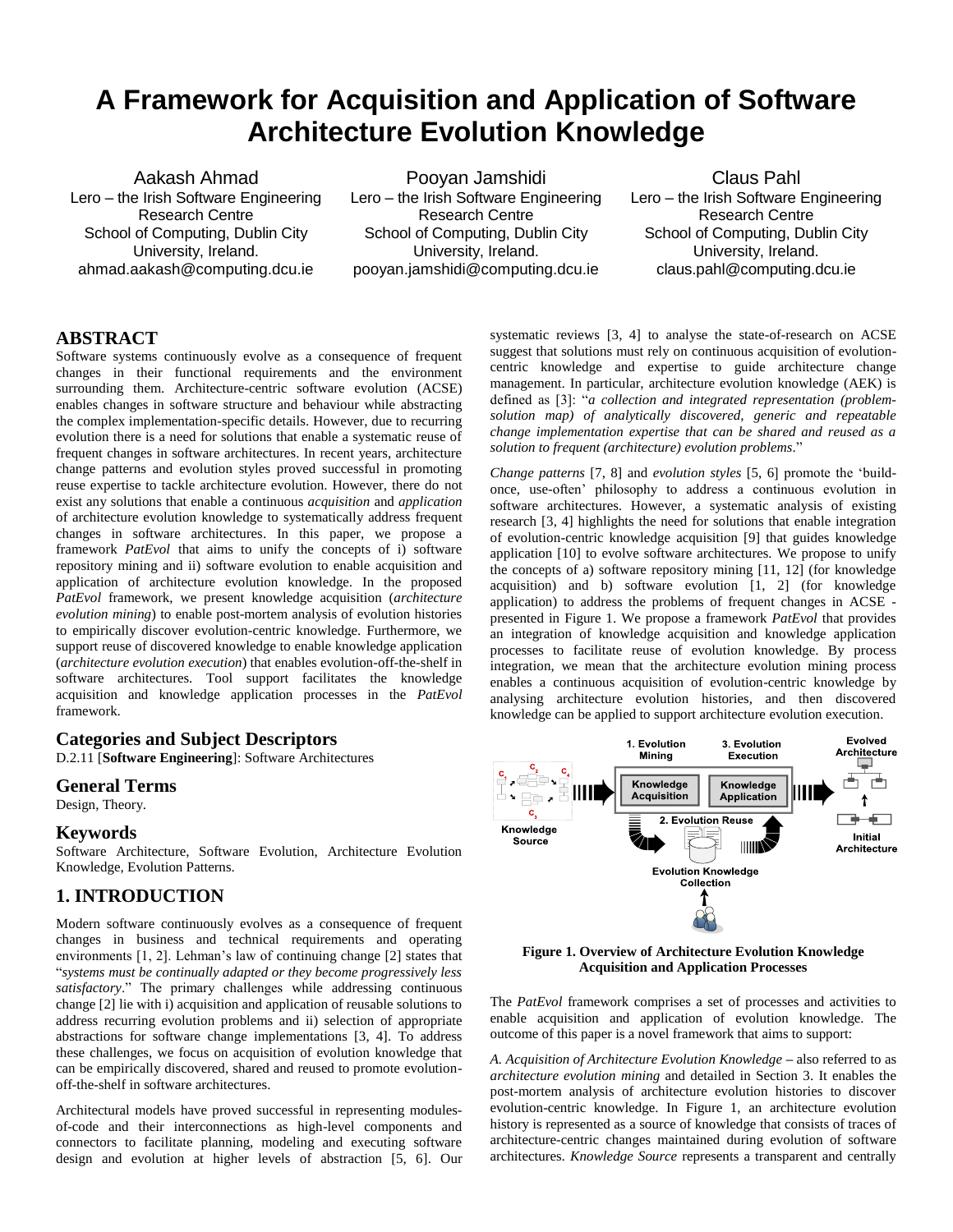manageable repository [11, 12] as a recorded collection of architecture change representations [9, 13]. It provides a foundation and fine-grained change representations for experimental analysis of real data concerning architecture evolution. The establishment and existence of a knowledge base is a fundamental requirement in capturing architectural changes as an experimental foundation for knowledge discovery.

*B. Application of Architecture Evolution Knowledge* **–** is also referred to as *architecture evolution execution* and detailed in Section 3. It enables the utilisation of knowledge discovered during the evolution mining process to enable reuse of generic expertise to enable architecture evolution. In Figure 1, evolution execution is characterised by changes in source architecture – application of addition, removal and modification operations **–** to enable its evolution [5]. However, evolution is not just the addition or removal of architecture elements; among other tasks, it also requires evolution plans and tradeoff analyses [5], preserving the structural integrity of architecture elements and exploiting architecture change composition [6]. An *Evolution Knowledge Collection* represents a knowledge base as an active repository that contains a collection of empirically discovered evolution knowledge. Knowledge collection is therefore vital in order to absorb the evolution-centric knowledge that could be shared and reused across multiple evolution problems to guide architecture evolution. In Figure 1, traces of architecture evolution are captured in the knowledge source enabling knowledge discovery and application as a continuous process.

The rest of this paper is organised as follows. In Section 2, we provide an overview of some existing reference frameworks for architecturedriven modernisation and evolution to justify the novelty and contribution of the proposed *PatEvol* framework. We discuss the processes, activities and repositories for acquisition and application of architecture evolution knowledge in Section 3 and present our conclusions in Section 4.

# **2. FRAMEWORKS FOR ARCHITECTURE MODERNISATION AND EVOLUTION**

In software engineering and software evolution literature, the terms modernisation and evolution are virtually synonymous and often used interchangeably **–** referring to architecture-based change implementation [1, 13]. In this section, we explain some existing frameworks that are used as reference models to guide the architecture evolution process. We specifically discuss the *Architecture Driven Modernisation* (ADM) framework [14] and the *SOA Migration Horseshoe* Model [15] for architectural migration and evolution. A brief explanation of these frameworks is vital to highlight the contributions of our proposed *Pattern-Driven Architecture Evolution* (*PatEvol*) framework. Both the ADM framework and the SOA migration Horseshoe model are conceptual extensions of the famous Horseshoe model for architecture-based reverse engineering [16] proposed by the Software Engineering Institute (SEI).

The selection of the two above-mentioned frameworks also helps with a high-level assessment of the *PatEvol* framework and its underlying activities to support architecture evolution. For comparative analysis, we selected the ADM and SOA Migration Horseshoe models because both of them represent research with appropriate citations, availability of documentation and details about a structured set of activities for architecture migration and evolution. The concepts and methods used in these reference models can be reused or possibly extended to develop the processes and activities in the *PatEvol* framework. More specifically, method engineering [17] enables us to reuse the existing concepts from existing methods (frameworks, models or solutions) to develop new methods by reusing existing methodologies with reduced

effort and time. In the following, we highlight the role of ADM [14] and SOA migration Horseshoe [15] in architecture evolution, which provides us a foundation to discuss the technical details of the *PatEvol* framework in Section 3.

## **2.1 Architecture-Driven Modernisation Framework**

The ADM framework [14] is a conceptual extension of the Horseshoe model for architecture-based reverse engineering [16] proposed by SEI, illustrated in Figure 2. The ADM model transforms the existing architecture towards the target architecture by maintaining a layered view of three different levels of architectural abstractions. The three architectural layers in ADM are called *Technical Architecture* layer, *Application and Data Architecture* layer and *Business Architecture* layer. The existing architecture is represented on the left while the evolved or the target architecture across all three layers is represented on the right. The horizontal arrow from existing to target architecture represents transformation-driven architectural evolution. Transformations in the ADM framework involve an incremental evolution from existing to target architecture at any layer. For example, evolution at the technical architectural level involves source code transformation (e.g. procedural to object oriented transformation) of legacy code. In summary, transformation at any architectural layer relies on three elements:

- 1. *Knowledge discovery* of the legacy system,
- 2. *Definition* of target architecture, and
- 3. *Transformation* steps for source to target evolution.

The ADM framework provides a comprehensive reference model for architectural transformation and modernisation at three different layers of abstraction. The evolution can be at any architectural abstraction level: from the code level transformation (e.g. source code refactoring for migration) to more abstract and conceptual levels (e.g. software design, evolution, and business-rule transformation etc.). An inherent limitation with such a comprehensive framework lies with the diverse scope of evolution activities (source code refactoring, software architecture evolution, business model transformations). In addition, the framework does not consider the frequency of architecture evolution. Due to the complexities involved with different architectural abstractions, it is difficult to reuse transformations across different layers of the ADM framework to tackle frequent architecture evolution.

#### **2.2 SOA Migration Horseshoe Model**

The SOA Migration Horseshoe model [15] is also a specialised derivation of a general Horseshoe model for architectural reverse engineering [16]. The model integrates software reengineering and business process modeling and aims to:

 1. Exploit reverse engineering techniques to extract the *Legacy Enterprise Model* from the *Legacy Source Code*.

 2. Apply enterprise modeling techniques to create a *Consolidated Enterprise Model* and to identify *Services* using forward engineering techniques.

 3. Map the *Legacy Code* to *Services* via wrapping or transformation of *Components*.

In the context of software architecture models and their evolution, the SOA migration horseshoe model is of a less technical nature; it focuses more on business engineering aspects of enterprise software and its architecture. The underlying question it tries to ask is *how can a subfunctionality be identified as a potential service, or how can business process models be derived from a legacy system*.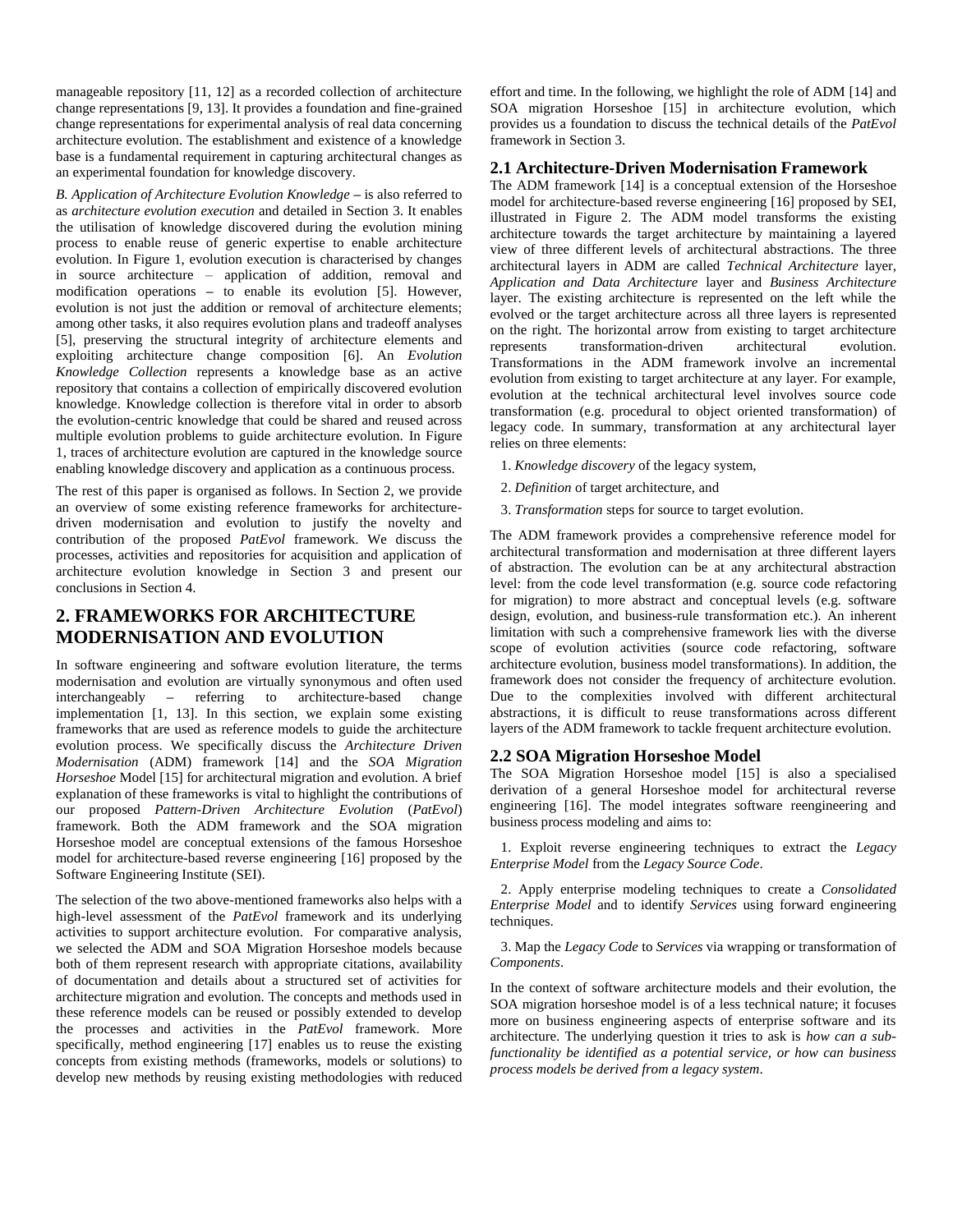

**Figure 2. Overview of the ADM Framework and the SOA Migration Horseshoe Model**

In contrast to the reengineering Horseshoe [16], ADM [14] and SOA migration models [15], the proposed *PatEvol* framework (detailed in Section 3) is limited to addressing evolution only at the architectural level of abstraction. *PatEvol* only considers reuse of evolution-centric knowledge that is not addressed in any of the existing frameworks. More specifically, in the context of architecture change analysis and management, the *PatEvol* framework lies at the intersection of two distinct research areas: i) *software repository mining* [11, 12] to discover evolution knowledge from architecture evolution histories [13] and ii) *software evolution* [1, 2] that relies on the discovered knowledge to support architectural evolution [10]. In conceptual terms, the *PatEvol* framework adapts the basic ideas from the SOA migration horseshoe [15]. However, in contrast to legacy migration towards service-based software, it is focused on systematically accommodating the new requirements in existing architectures that support a reuse-centered approach to achieve ACSE.

# **3. PatEvol – A FRAMEWORK FOR ACQUISITION AND APPLICATION OF ARCHITECTURE EVOLUTION KNOWLEDGE**

In the *PatEvol* framework, we propose acquisition of architecture evolution knowledge as a complementary and integrated process to knowledge application, as illustrated in Figure 3. In the remainder of this section, we discuss the *processes*, *activities* and *repositories* as the building blocks of the *PatEvol* framework. We primarily focus on:

– *Knowledge Acquisition* is achieved with *architecture evolution mining* that represents a sub-domain of software repository mining and enables an (automated) extraction of hidden and predictive information from large data sets regarded as software evolution histories [11]. Evolution mining is particularly beneficial for establishing and utilising an experimental foundation for the 'post-mortem' analysis of evolution histories to discover reusable operations and patterns of evolution.

– *Knowledge Application* is achieved with *architecture evolution execution*, which refers to a systematic mapping among the problemsolution views and the application of the discovered solutions to recurring problems of architecture evolution [5, 6].

# **3.1 Processes, Activities and Repositories in the PatEvol Framework**

In this section, we provide details about the main building blocks of the PatEvol framework. Each conceptual element is presented along with its role in the framework as summarised in Table 1 and illustrated in Figure 3. We propose *PatEvol* as a conceptual framework that outlines a set of processes and activities to enable discovering and reusing evolution knowledge. The processes in the framework define *what* needs to be done and the activities in a process demonstrate *how* it is done [26]. A top-down view of the framework is presented in Figure 3 with a summary of processes and activities in Table 1. In the following, we discuss the underlying concepts in terms of framework *processes*, *activities* and *collections* along with the *transitional* steps among the activities and processes.

**Table 1. Processes, Activities and Repositories in the** *PatEvol* **Framework**

| <b>Processes</b>         | <b>Process Activities</b>                                 | <b>Repositories</b>                |
|--------------------------|-----------------------------------------------------------|------------------------------------|
| Knowledge<br>Acquisition | <b>Classification of Architecture Changes</b>             | Architecture<br>Change Logs        |
|                          | Discovery of Architecture Evolution Patterns              |                                    |
|                          | Specification of Evolution Patterns                       |                                    |
| Knowledge<br>Execution   | Specification of Architecture Evolution                   | Evolution<br>Patterns<br>Catalogue |
|                          | Selection of Architecture Evolution Patterns              |                                    |
|                          | Architecture<br>Pattern-based<br>Reuse<br>of<br>Evolution |                                    |

– *Processes in the Framework*: The processes (indicated as a white square) represent two distinct parts of the framework as a) knowledge acquisition (enabled through evolution mining) and b) knowledge application (enabled through evolution execution) as in Table 1.

– *Activities inside Processes*: Each process comprises a set of underlying activities (indicated by a blue rectangle) that highlight the distinction between knowledge discovery and its application in evolution. Both of the knowledge acquisition and knowledge application processes are comprised of three activities as in Table 1.

– *Role of Repositories in the Framework*: In addition to the core processes and activities, the role of repositories or knowledge collections is vital as the source and sink of evolution knowledge. More specifically, the knowledge source or architecture change logs [9, 13] represent a central repository that contains fine-grained instances of architecture change and provides a foundation for evolution mining. We propose a catalogue of architecture evolution patterns that promotes an empirically discovered collection of patterns as reusable solutions to recurring problems of software architecture evolution.

Horseshoe Model for Integrating Reengineering and Software Architecture Views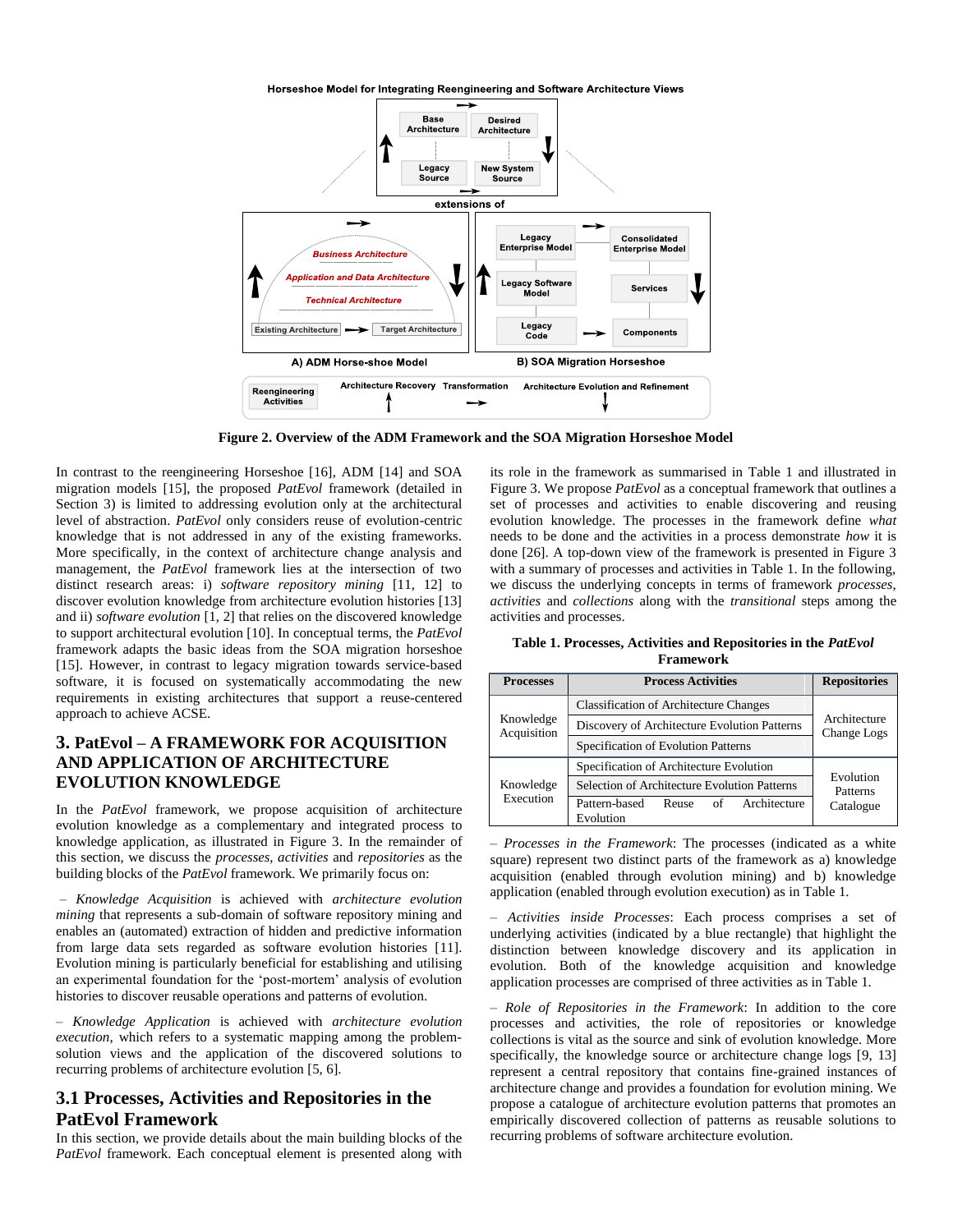

**Figure 3. The PatEvol Framework – An Integrated View of Knowledge Acquisition and Knowledge Application Processes**

Finally, the transitions among the processes and activities are represented as the activity and process transitions arrows that reflect stepwise and incremental approaches to extracting, representing and utilising architecture evolution knowledge. In the following, we summarise the overall objective of the *PatEvol* framework [25] that aims to consolidate the corresponding activities that complement discovering and reusing evolution-centric knowledge as presented in Figure 3.

## **3.2 Framework Processes and Activities**

The framework consists of two main processes. A set of activities defines the atomic production steps of a process that aim to achieve the objectives of the process in an incremental and stepwise manner [26]. In addition, a brief discussion of processes and activities allows us to highlight the contributions of the *PatEvol* framework.

#### *Process I – Acquisition of Evolution Knowledge*

The role of knowledge acquisition is fundamental in enabling a systematic investigation into the history of sequential architecture evolution for analysing recurring changes. Acquisition of evolution knowledge is achieved with architecture evolution mining. Our objective for evolution mining is identical to that of software evolution analysis [12, 11], which exploits the history of a software system to analyse its present state and to predict its future. In the context of software repository mining, architecture evolution mining is aimed at employing a set of (automated) techniques for extraction of architecture change instances from change logs [9, 13]. Therefore, we exploit architecture change logs that provide fine-grained details about architecture change instances. The change instances may vary from a simple change like adding a port into a component to a complex change like integrating, replacing or decomposing components in an existing architecture. In a collaborative environment for architectural development and evolution, the change log represents a knowledge source to facilitate post-mortem analysis for architectural evolution [13].

#### *Modeling Architecture Change Instances from Logs*

In order to systematically investigate change logs, we need to formalise individual change instances captured in the log. The need for a formal and structured representation is driven by the fact that raw representation of log data is complex, and therefore its analysis is time consuming and error prone. We exploit a graph-based notation to formalise change instances in the log as graphs [11] with nodes and edges capturing change operations on architecture elements. A graphbased representation of the log data is beneficial for a formal (semi-) automated and efficient analysis of fine granular change instances in the logs. In addition, when modeling architecture changes as graphs, a significant benefit lies in utilising sub-graph mining [18] techniques. By applying graph mining to architectural changes, we can discover recurring sub-graphs (sequences of change operations) that represent frequent evolution patterns in a formal and automated way. The goal of this activity is to formalise the change log data that is represented as an architecture change graph.

In the following, we discuss the activities of the framework that are focused on log-based *taxonomical classification of architecture change operations and operational dependencies*. The ultimate outcome of the evolution mining is *discovery* of architecture evolution patterns and their specifications, which provide the foundations to develop an *evolution pattern catalogue* to promote reuse of recurring architectural evolution tasks.

#### *Activity I –Taxonomical Classification of Architecture Change and Operational Dependencies*

Once log data is formalised as a graph [9], a more intuitive approach to gain a systematic insight into architectural changes is to analyse how changes are represented over a period. The graph-based formalism provides us with an option to exploit graph-matching – comparing change instances – to analyse the operational composition and characterisation of changes [18]. Such an analysis requires details about the composition of architecture changes and the possible operational representations of change instances. This is beneficial to recover and taxonomically classify changes based on their complexity as either *atomic* or *composite* [13]. The dependencies among change operations are classified as *commutative* and *dependent* change operations [13]. Change dependency analysis helps us to analyse *the extent to which architectural change operations are dependent or independent of each other* (*whether architecture change operations could be parallelised*). The outcome of this activity is a taxonomical classification of change instances as either *atomic* or *composite* change operations. In addition, a fine-grained change operational classification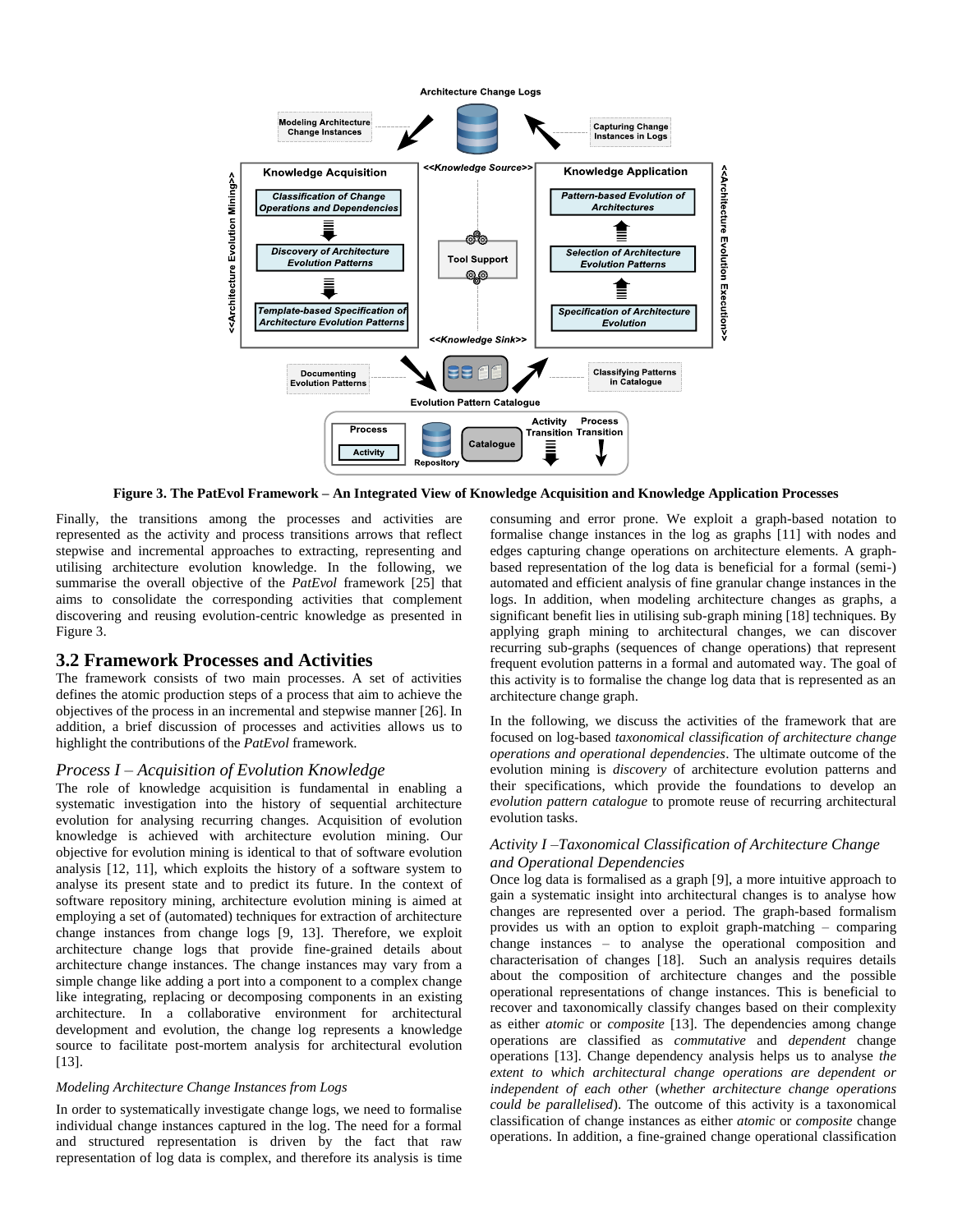is vital to distinguish between *commutative* and *dependent* changes in architecture evolution.

# *Activity II – Discovery of Architecture Evolution Patterns*

The outcome of activity I is a taxonomical classification of architecture change operationalisations that provides a foundation to discover the frequency of change operation sequences in the log. The frequency of change determines whether a certain type of change occurs repeatedly. This motivates us to exploit change sequence abstraction to determine frequently occurring changes that represent potential *evolution patterns* discovered from change logs [9]. An evolution pattern represents a generic and potentially reusable operationalisation that could be i) identified as a recurrent solution, could be ii) specified once and iii) instantiated multiple times to support potential reuse in architecture evolution [10]. The outcome of the pattern discovery activity is a collection of discovered patterns from logs that allow us to develop a catalogue of architecture evolution patterns.

# *Activity III – Template-based Specification of Evolution Patterns*

After pattern discovery, we need to provide a consistent and once-off specification of architecture evolution patterns in the catalogue. Pattern specification allows us to share and reuse the discovered patterns. We follow the guidelines for pattern documentation in [19] for a templatebased specification of architecture evolution patterns. A pattern template provides a structured document to capture the intent and consequences of pattern application. A template-based pattern specification provides a collection of change patterns that support reusable solutions to recurring evolution problems. We believe that by exploiting the patterns in change catalogues, individual patterns can be formalised and interconnected to support reusable, off-the-shelf evolution. Evolution knowledge in the catalogue is expressed as a collection of evolution patterns. It is vital to mention that, patterns as a generic and solution-specific knowledge to resolve recurring evolution problems could not be invented. Instead, patterns along with their possible variants must be discovered by analysing the problem space and the solution context [13]. We summarise the outcome architecture evolution mining process as:

– Enabling 'post-mortem' analysis of architecture evolution histories to discover patterns that could be shared and reused to guide architecture change management.

– Template-based specification [19] of discovered patterns enable problem-solution mapping to reuse generic operationalisation. The role of the pattern catalogue is central in promoting patterns to achieve reuse and consistency in architecture evolution.

#### *Process II – Application of Evolution Knowledge*

In the context of software evolution [1, 2, 3], architecture evolution execution refers to a systematic implementation of architectural changes as an addition, removal, and modification of elements to modify an existing architecture [5, 6]. Because of frequent business and technical change cycles, software systems and ultimately their architectures tend to require continuous maintenance and evolution. This motivates the need to unify the concepts of data mining or more specifically software repository mining and software evolution in a way that evolution mining provides discovered knowledge used to complement and guide evolution execution. Such an integrated approach is missing in the existing solutions [5, 7, 14, 15] and enabling it relieves an architect of routine evolution tasks by fostering their reuse to support a systematic change execution whenever needs for architectural evolution arise [2]. In the context of evolution execution in Figure 3, evolution patterns provide a knowledge base for pattern-driven architecture evolution. During evolution, change instances are captured for an incremental update of evolution history to establish the loop for knowledge acquisition and knowledge application [3]. In the following, we discuss the activities of the knowledge application process that represent: i) a declarative specification of architecture evolution to select ii) a list of appropriate patterns from the catalogue and to enable iii) pattern-driven reuse in architecture evolution.

#### *Activity I – Specification of Architecture Evolution*

Evolution specification allows representing the changes to a source architecture that leads to its evolution [10]. In this context, a declarative specification enables an architect to represent the syntactical context of architectural evolution that contains the i) source architecture ii) any constraints on the architecture model and iii) specific architecture elements that need to be added, removed or modified to achieve architecture evolution. In addition to a syntactical context, evolution specification allows us to represent the intent and scope of individual changes explicitly in the source architecture model. During evolution specification an architect may want to specify architectural constraints to preserve the specific architectural elements from consequences of change before and after evolution. In order to enable evolution, a specification of architectural changes is the first step to represent a transition of source architecture towards an evolved architecture.

#### *Activity II - Selection of Architecture Change Patterns*

Once architectural changes are specified, the pattern catalogue provides a collection of patterns as problem-solution mapping based on a given evolution context. However, pattern selection is a complex problem [20] and in order to query the catalogue the user must know the internal structure of the pattern catalogue as well as a detailed knowledge about existing patterns in the catalogue collection. We adopt the design space analysis [21] for a systematic pattern selection from the catalogue. Design space analysis is a methodology to address design-related problems in Human Computer Interaction (HCI). Following designspace analysis, change specification enables querying the catalogue using the Question-Option-Criteria (QOC) methodology [21] to retrieve the appropriate pattern(s) that provides the potential reuse of architectural evolution. More specifically, in QOC *Question* refers to declarative specification of architectural changes, *Option* represents the available patterns in a given evolution scenario, and *Criteria* represent the consequences and impacts of the given pattern.

#### *Activity III – Pattern-based Evolution of Architectures*

The retrieved pattern(s) could be applied to abstract the operational execution thus supporting reuse in architectural change execution. In addition to pattern retrieval, pattern application or instantiation involves labeling of generic elements in the specification with labels of concrete architecture elements presented in change specification. With a patterndriven architecture evolution approach, we claim that *if an architectural evolution problem can be specified declaratively, then its solution is executed in an automated way by instantiating change operationalisations that exists in the pattern catalogue*. The ultimate outcome of the change execution process is:

– A declarative specification of change requests that enables selection of appropriate pattern sequences to derive reusable evolution strategies based on given evolution scenarios.

– The pattern catalogue provides a method of systematic reuse based on an incremental application of patterns from the collection.

# **3.3 Collection Types in the PatEvol Framework**

We discuss the processes and their underlying activities that enable integration among architecture evolution mining and architecture evolution execution processes. In this integration the role of repositories in the framework as an architecture evolution history and evolution patterns collection could not be overlooked. In the *PatEvol* framework, the role of these repositories is central as the knowledge source in terms of extracting change instances in evolution mining and fostering reusable operationalisations during evolution execution.